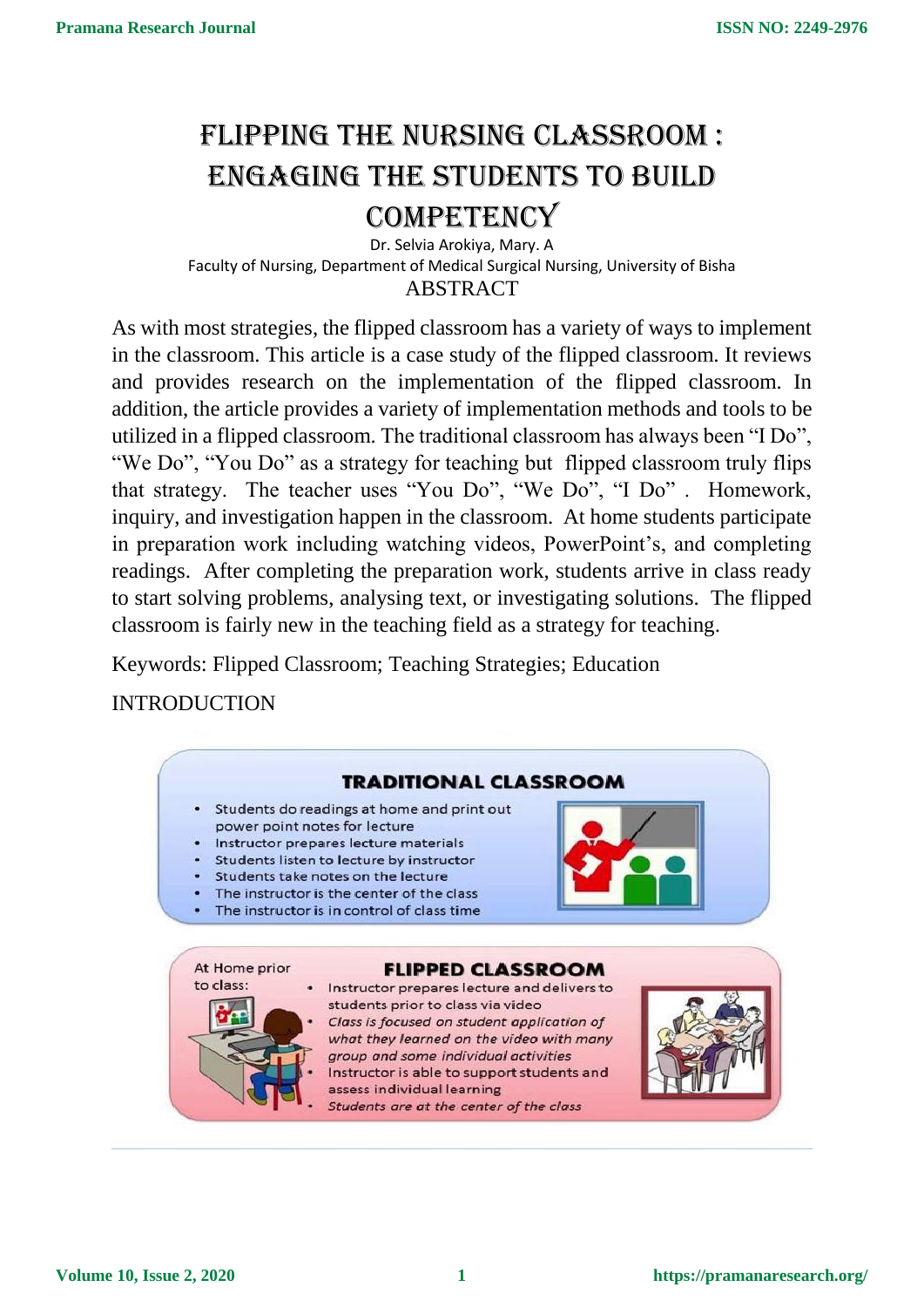The flipped classroom is fairly new in the teaching field as a strategy for teaching. It has been used by teachers from elementary school to graduate school.

As with most strategies, the flipped classroom has a variety of ways to implement in the classroom.

#### **Why The Flipped Classroom**

According to Strohmyer applying flipped classroom strategy achieves many benefits. These benefits include that flipped classroom: 1) guarantees for teacher making good use of classroom period; so, he/she makes use of time in guiding and helping, 2) enhances the critical thinking, self- learning, building experiences, communication skills, and cooperation among students, 3) provides a technique to evaluate the students' understanding because tests and short tasks that students perform are indicators of weaknesses and strengths in their understanding of content.

The other positives of flipped classroom that include: 1) developing the role of teacher as a lecturer to become a guide and supervisor, and developing the role of student to become a researcher participating in the teaching and learning processes, 2) helping students' self- learning according to their abilities and individual differences, 3) providing students with excited educational environment, and enhancing high thinking skills such as critical thinking skills

#### **Flipping Your Classroom:**

Flipping your classroom does not mean you can never lecture or that your classroom is always flipped. The teacher is still necessary in the flipped classroom. The teacher still has to plan and prepare for every class. The flipped classroom also does not require technology to use.

#### **The following 5 tips for flipping your classroom:**

- 1. Don't get hung up on creating your own videos.
- 2. Be thoughtful about what parts of your class you decide to "Flip" and when.
- 3. If possible, find a partner to create videos with.
- 4. Address the issue of access early.
- 5. Find a way to engage students in the videos.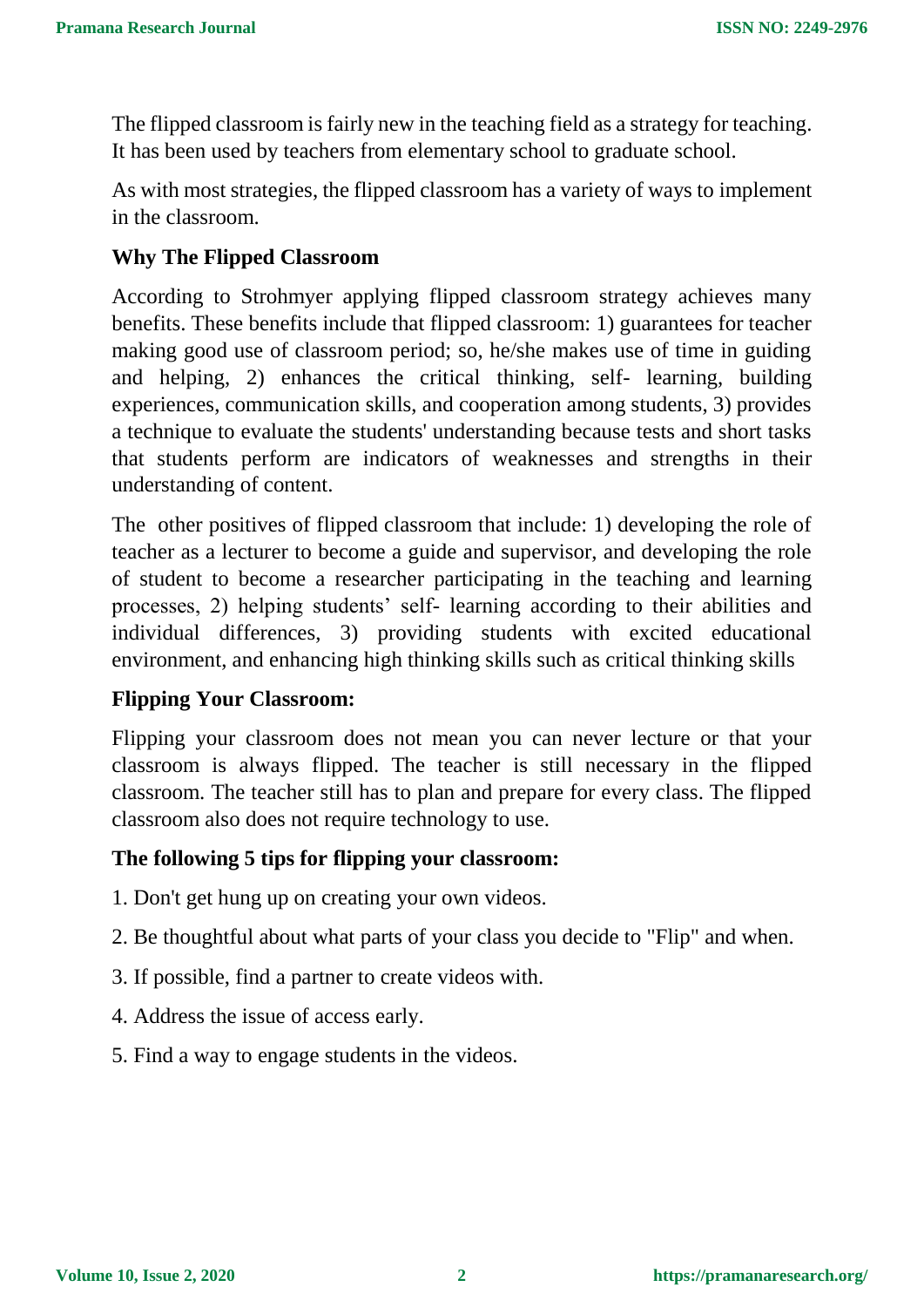### Flipping Bloom's Taxonomy

Practice patient

case



Synthesis/application activity (e.g cases)

 $\triangleright$  Simulation  $\triangleright$  Skill practice

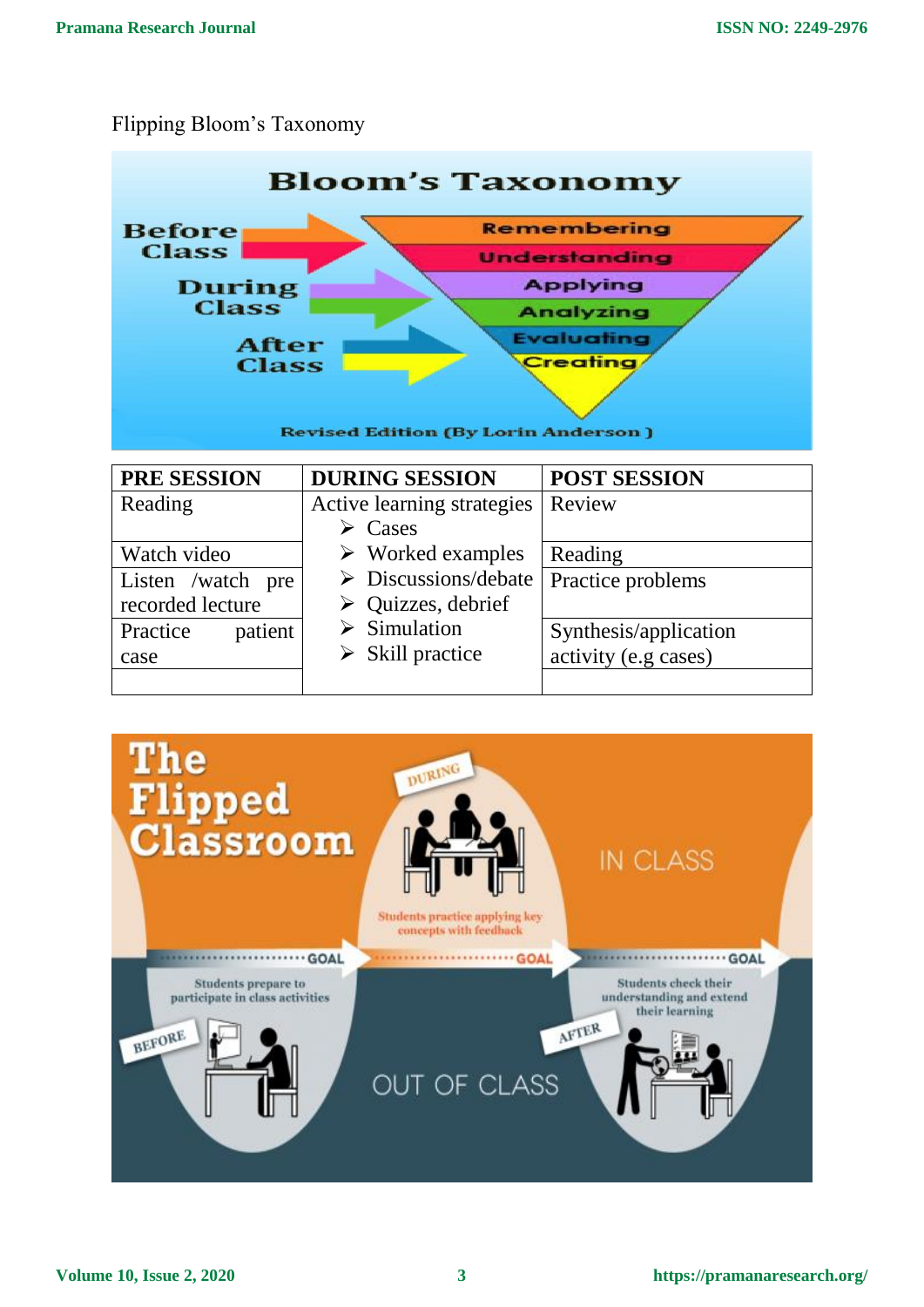A common practice of teachers utilizing a flipped classroom is videos of the lectures. The videos are used in various ways. Teachers found that the use of short 10-15 minute videos is the best way to incorporate the videos. Resources have surfaced on the web of content information in a wide range of subject matter. Some websites provide premade videos, tutorials, and interfaces on the subject matter. The most successful flipped classrooms report that they utilize videos of the content that they have gotten from a variety of places. By obtaining videos from other sources the students indicate they are more engaged and found the information refreshing. Videos from the same person can become mundane and boring.

Students will disengage and are likely not going to watch them with their full attention. One means of making the videos is the use of simple "one take" videos (Brunsell & Horejsi, 2013). "To create these videos, all you need is an inexpensive digital camera, tripod, white panel board, and dry erase markers. Teachers outline their presentation with visual aids on a series of small whiteboards. Then, they simply record themselves talking through the series of whiteboards. The benefit of this approach is that videos can be created quickly; and by having the teacher on camera, students connect with both the content and their teacher." Budget constraints do not have to prevent a teacher from utilizing the flipped classroom.

The first consideration that must be made when incorporating a flipped classroom is what technology is available to not only the teacher but the students as well. If a teacher requires students to use the internet or view videos for homework, the students need to have access to this technology. Some teachers are shocked to discover how many of their students still do not even have a computer at home let alone access to the internet. Some teacher's work addresses this by creating a means to provide access to these students while other teachers change their medium away from the computer. Whether it is watch videos or complete a reading, the teacher cannot just require the task to be completed. The student needs to be engaged in the process to assure its completion and the students acquiring the knowledge presented. This can be done in many ways. Teachers are even getting creative with this aspect of the flipped classroom. It can be as simple as having the students complete a worksheet or answer questions as they read or watch the video. Having the students write questions about what further information they need is helpful in moving to the in class portion of the lesson. Having the students identify and define words they were not familiar with is also helpful.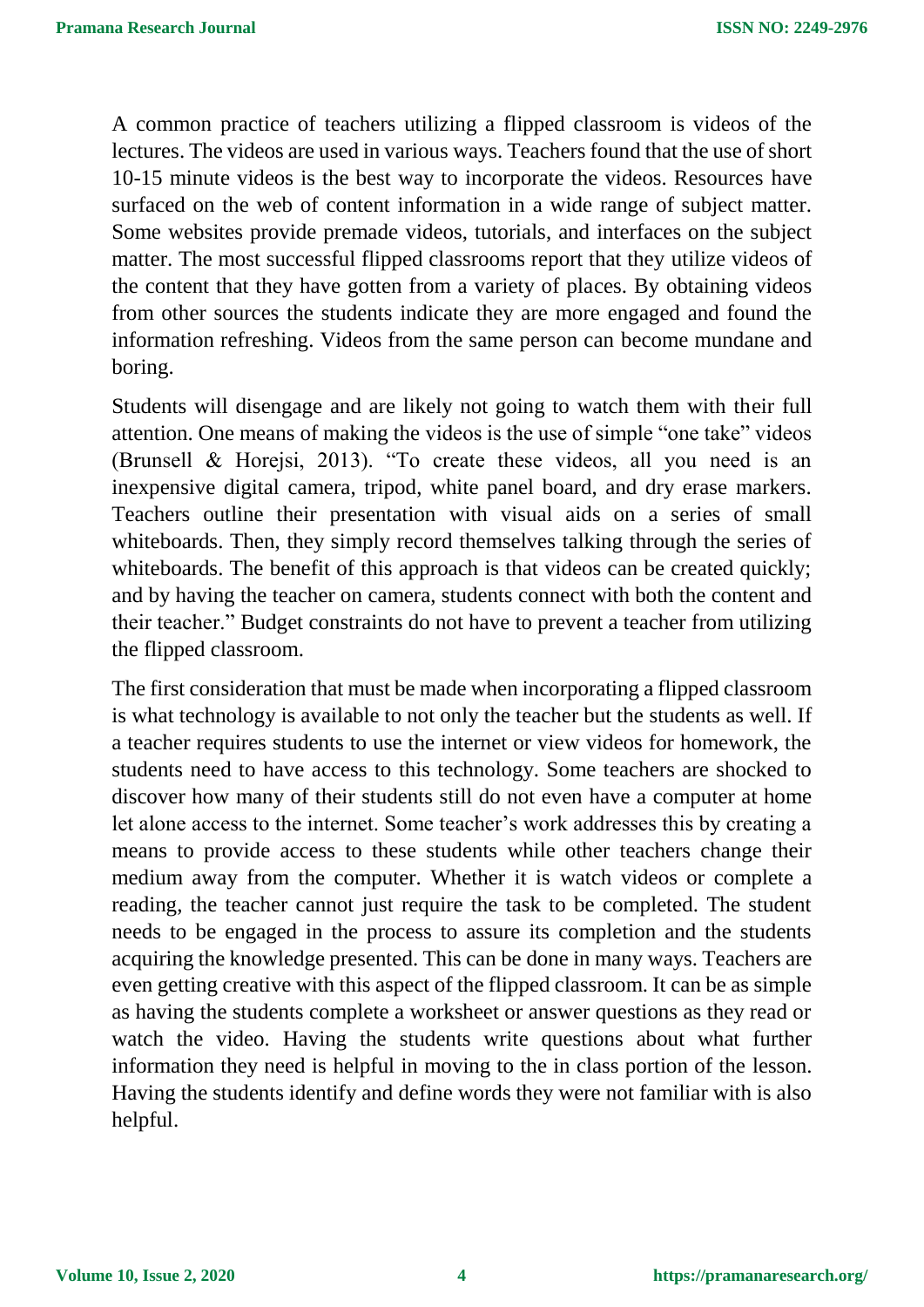#### **Why might you consider using the flipped classroom model ?**

- $\triangleright$  Interactive learning -engagement of students
- $\triangleright$  Assessment of student learning
- $\triangleright$  Deeper ability to connect with each student
- $\triangleright$  Real time assessment ability
- $\triangleright$  Can correct errors of thinking
- $\triangleright$  Moves the classroom in to the 21<sup>st</sup> century
- $\triangleright$  Uses technology that students are already using
- $\triangleright$  Research is proving it is effective -flipped learning is evolving and becoming more evidence based

#### **When do I know I am ready to flip**

- Can I access and use screen capture software ?
- $\triangleright$  Do I have space for the active learning I want to do in the live classroom
- $\triangleright$  Have I discussed this method with my students and me?
- $\triangleright$  Do I have flipping colleague to help me
- $\triangleright$  Do I have good tech support at my institution ?

#### **What technology can I use for flipping ?**

Flipping is not all about the technology but there is a lot of helpful technology to use ,Some examples :

- $\triangleright$  Screen capture software programme
- Document camera
- $\triangleright$  Whiteboards can be high or low tech
- $\triangleright$  Pickers like clickers but with paper
- $\triangleright$  Student self made videos ,wikis , interactive content pages in LMS
- $\triangleright$  Apps (white boards, recording apps, A & P, so many)
- $\triangleright$  Virtual technology for application in classroom

#### **Conclusion:**

#### **The IOM ( 2011) has challenged nurse educators to close the classroom – practice gap**

Nurse educators can no longer rely on delivering content laden curriculum using traditional lecture style delivery methods ,This flipped classroom method will Implement active learning strategies congruent with andragogical principles to improve clinical judgement nursing students

The learning activities will bring clinical experience in to classroom provide nursing students with the opportunity to practice making clinical judgments Address the classroom practice gap